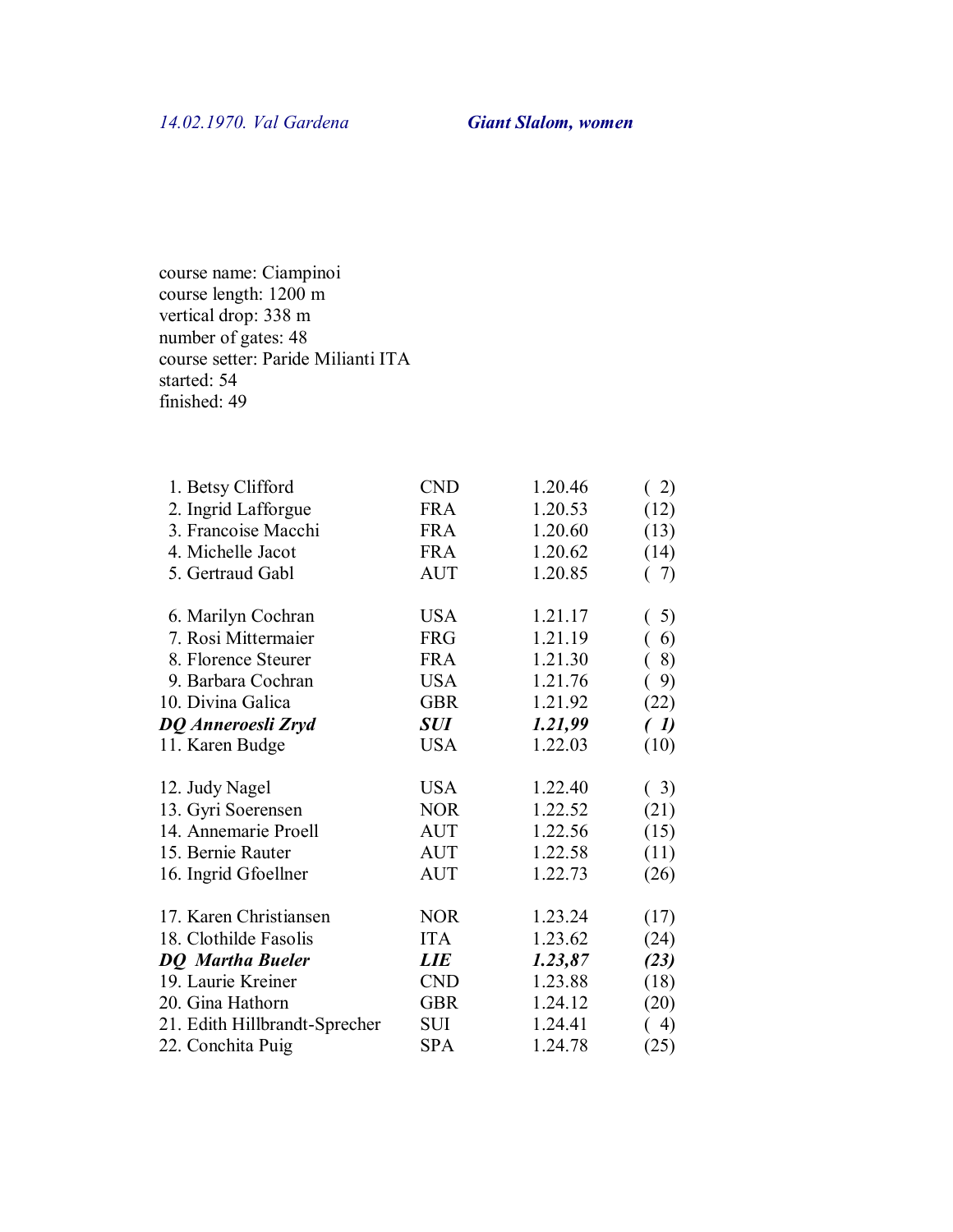| 23. Christa Hintermaier   | <b>FRG</b> |         | (29) |
|---------------------------|------------|---------|------|
| and Anne Brusletto        | <b>NOR</b> | 1.25.62 | (45! |
| 25. Lidia Peilissier      | <b>ITA</b> | 1.26.03 | (44! |
| 26. Nuria Puig            | <b>SPA</b> | 1.26.56 | (34) |
| 27. Maria-Roberta Schranz | <b>ITA</b> | 1.27.06 | (28) |
| 28. Harue Okitsu          | JAP        | 1.27.41 | (42) |
| <b>DQ</b> Traudl Treichl  | <b>FRG</b> | 1.27,55 | (16) |
| 29. Paula Kanerva         | <b>AND</b> | 1.27.81 | (39) |
| 30. Miriam Cuninkova      | <b>TCH</b> | 1.28.52 | (36) |
| 31. Valentine Iliffe      | <b>GBR</b> | 1.28.81 | (43) |
| 32. Roselda Joux          | <b>ITA</b> | 1.29.18 | (41) |
| 33. Felicity Field        | <b>GBR</b> | 1.29.30 | (40) |
| 34. Draga Zuraj           | <b>YUG</b> | 1.29.34 | (38) |
| 35. Mitsuyo Nagumo        | <b>JAP</b> | 1.29.35 | (31) |
| 36. Irene Viaene          | <b>CHI</b> | 1.29.95 | (32) |
| 37. Judy Crawford         | <b>CND</b> | 1.30.39 | (30) |
| 38. Tanja Cizej           | <b>YUG</b> | 1.31.16 | (33) |
| 39. Nina Merkulova        | SOV        | 1.31.19 | (46) |
| 40. Monserrat Bofill      | <b>SPA</b> | 1.31.32 | (35) |
| 41. Dimitrinka Dimitrova  | <b>BUL</b> | 1.31.47 | (47) |
| <b>DO</b> Diane Culver    | CND        | 1.31.82 | (19) |
| 42. Svetlana Isakova      | <b>SOV</b> | 1.31.58 | (54) |
| 43. Kerry Walker          | <b>AUS</b> | 1.32.28 | (50) |
| 44. Kaye Gadsden          | <b>AUS</b> | 1.32.80 | (49) |
| 45. Miyuki Katagiri       | JAP        | 1.34.01 | (37) |
| 46. Eveline De Weger      | <b>NED</b> | 1.34.94 | (48) |
| 47. Karin Van Elderen     | <b>NED</b> | 1.35.14 | (52) |
| 48. Maria Klisurska       | <b>BUL</b> | 1.38.65 | (51) |
| 49. Lindy Margadant       | <b>NED</b> | 1.41.98 | (53) |
|                           |            |         |      |
| DNF:                      |            |         |      |

|  | SUI $1.21,99$ (1)<br>LIE $1.23,87$ (23)<br>FRG 1.27,55 (16)<br>CND 1.31,82 (19) |
|--|---------------------------------------------------------------------------------|

Margret Hafen FRG (27);